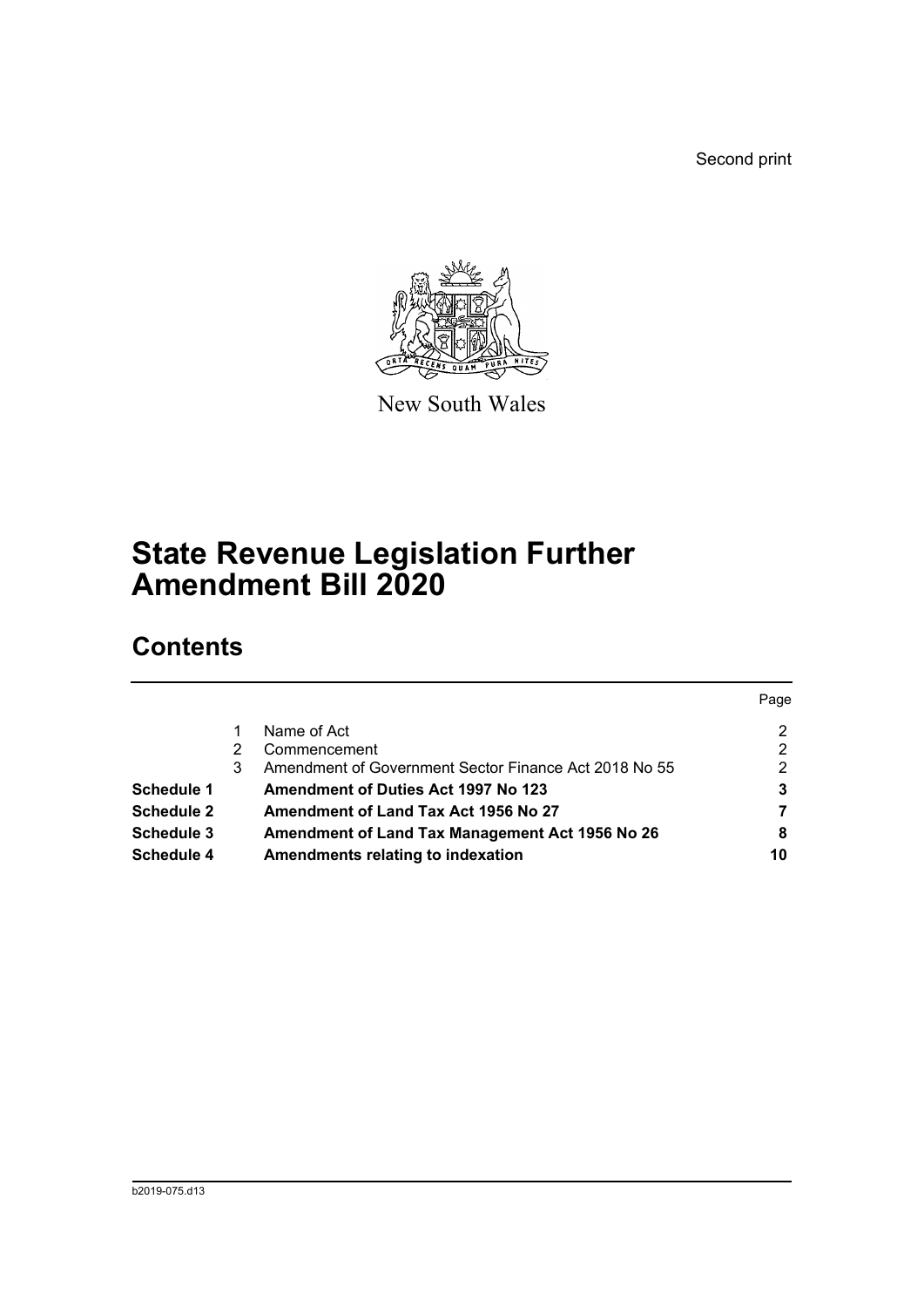*This public bill which originated in the Legislative Assembly, has passed and is now ready for presentation to the Legislative Council for its concurrence.*

> *Clerk of the Legislative Assembly. Legislative Assembly, Sydney,* , 2020



New South Wales

# **State Revenue Legislation Further Amendment Bill 2020**

Act No , 2020

An Act to make miscellaneous amendments to certain State revenue legislation; and for other purposes.

*EXAMINED*

*Speaker*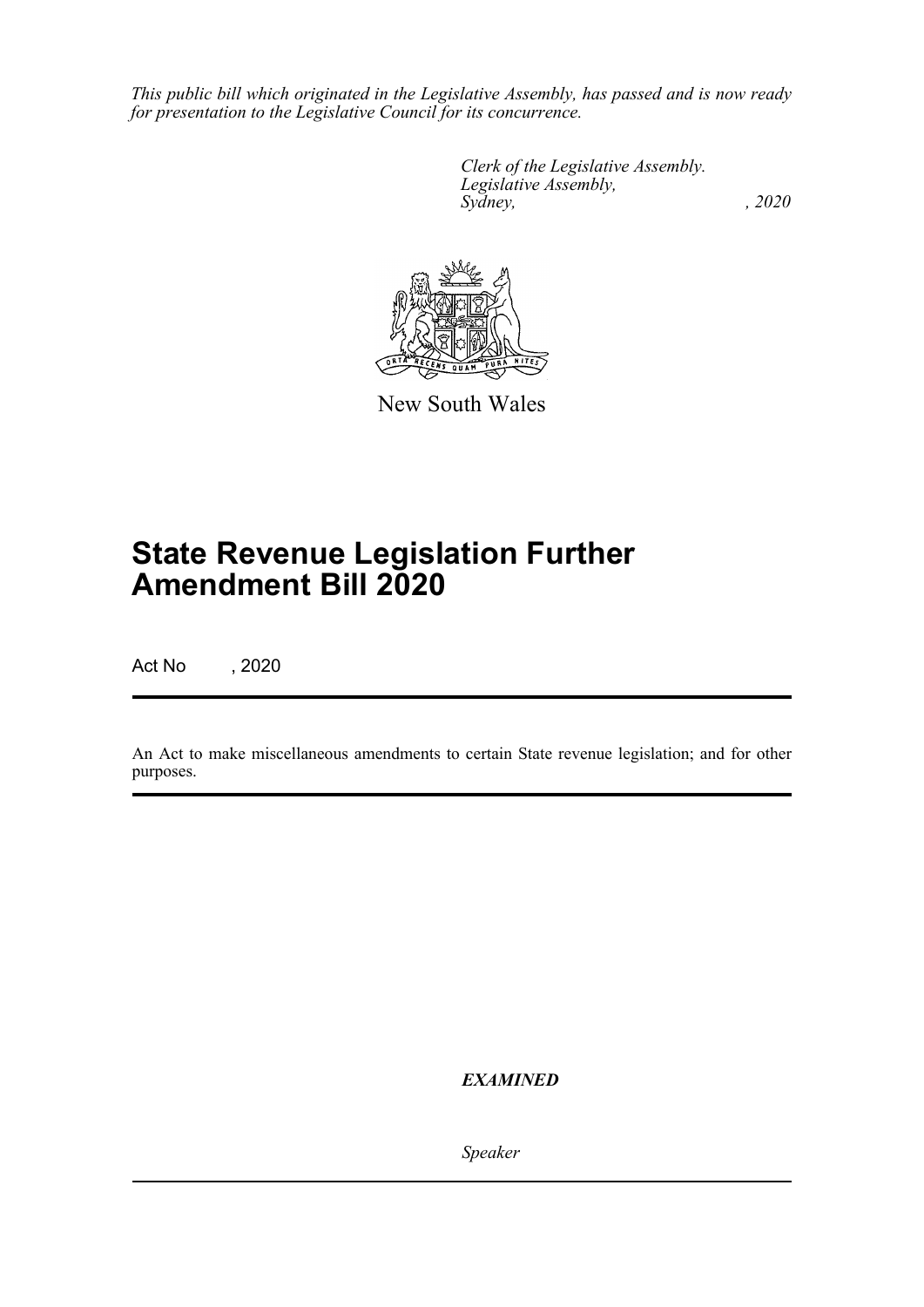State Revenue Legislation Further Amendment Bill 2020 [NSW]

<span id="page-2-2"></span><span id="page-2-1"></span><span id="page-2-0"></span>

|   | The Legislature of New South Wales enacts—                                                                |                |
|---|-----------------------------------------------------------------------------------------------------------|----------------|
|   | Name of Act                                                                                               | $\overline{2}$ |
|   | This Act is the State Revenue Legislation Further Amendment Act 2020.                                     | 3              |
|   | <b>Commencement</b>                                                                                       | $\overline{4}$ |
|   | This Act commences on the date of assent to this Act.                                                     | 5              |
| 3 | <b>Amendment of Government Sector Finance Act 2018 No 55</b>                                              | 6              |
|   | <b>Section 4.2 Core content of Budget Papers</b>                                                          | $\overline{7}$ |
|   | Insert after section $4.2(3)$ —                                                                           | -8             |
|   | Subsection $(3)(a)$ does not apply in relation to the budget aggregates for<br>(3A)<br>the 2 prior years. | 9<br>10        |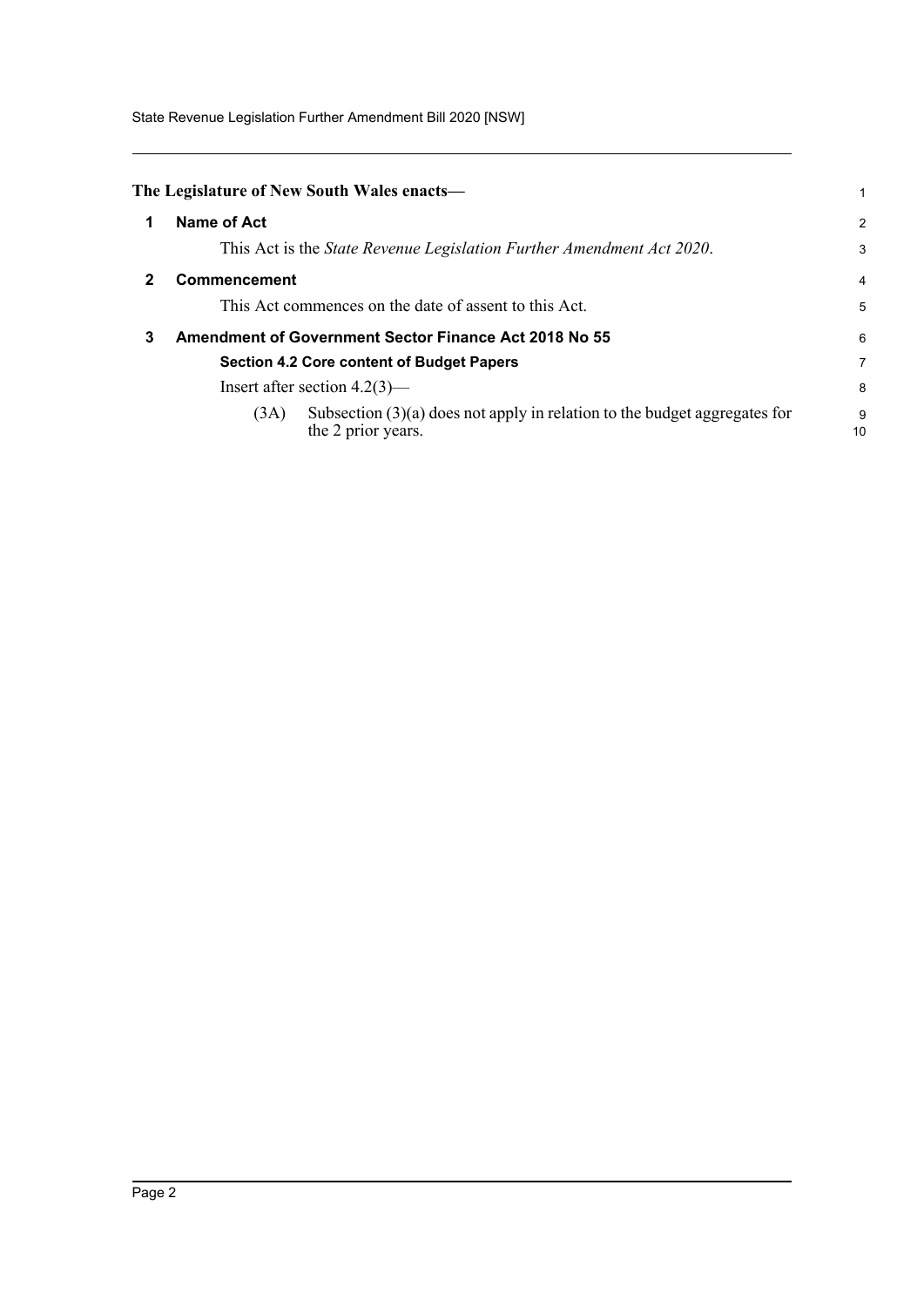# <span id="page-3-0"></span>**Schedule 1 Amendment of Duties Act 1997 No 123**

#### **[1] Section 104JA**

Insert after section 104J—

#### **104JA Special provisions for discretionary trusts**

(1) The trustee of a discretionary trust is taken to be a foreign trustee for the purposes of this Chapter unless the trust prevents a foreign person from being a beneficiary of the trust.

1

42 43

46

- (2) If a discretionary trust prevents a foreign person from being a beneficiary of the trust, the trustee of the trust is not in that capacity a foreign trustee for the purposes of this Chapter.
- (3) A discretionary trust is considered to prevent a foreign person from being a beneficiary of the trust if (and only if) both of the following requirements are satisfied—
	- (a) no potential beneficiary of the trust is a foreign person (the *no foreign beneficiary requirement*),
	- (b) the terms of the trust are not capable of amendment in a manner that would result in there being a potential beneficiary of the trust who is a foreign person (the *no amendment requirement*).

**Note.** Under the transitional arrangements for this section in Schedule 1, the no amendment requirement does not apply to a trust that satisfies the no foreign beneficiary requirement immediately before the commencement of this section.

(4) A person is a *potential beneficiary* of a discretionary trust if the exercise or failure to exercise a discretion under the terms of the trust can result in any property of the trust being distributed to or applied for the benefit of the person.

**Note.** A potential beneficiary is not limited to persons named in the trust instrument and extends to the members of any class of persons to whom or for whose benefit trust property can be distributed or applied pursuant to the discretions of the trust.

- (5) For the removal of doubt, a person is not a potential beneficiary of a discretionary trust if the terms of the trust prevent any property of the trust from being distributed to or applied for the benefit of the person.
- (6) In this section, *property* includes money, and a reference to the distribution or application of property includes a reference to the payment of money.

### **[2] Section 104ZQ Stamping and endorsement of surcharge duty transactions**

Insert after section 104ZQ(3)—

(4) The Chief Commissioner may approve a manner of stamping or endorsement that does not require separate stamping or endorsement of an instrument for purchaser duty and surcharge purchaser duty so that stamping or endorsement by means of a single unique transaction identifier or reference number or a single endorsement is sufficient to indicate payment of both purchaser duty and surcharge purchaser duty.

### **[3] Section 107 Assignment of rights under call option dutiable as transfer**

Insert at the end of section  $107(2)(b)$ —

, and (c) if A enters into an agreement or arrangement under which A, for 44 45

valuable consideration, relinquishes the right under a call option to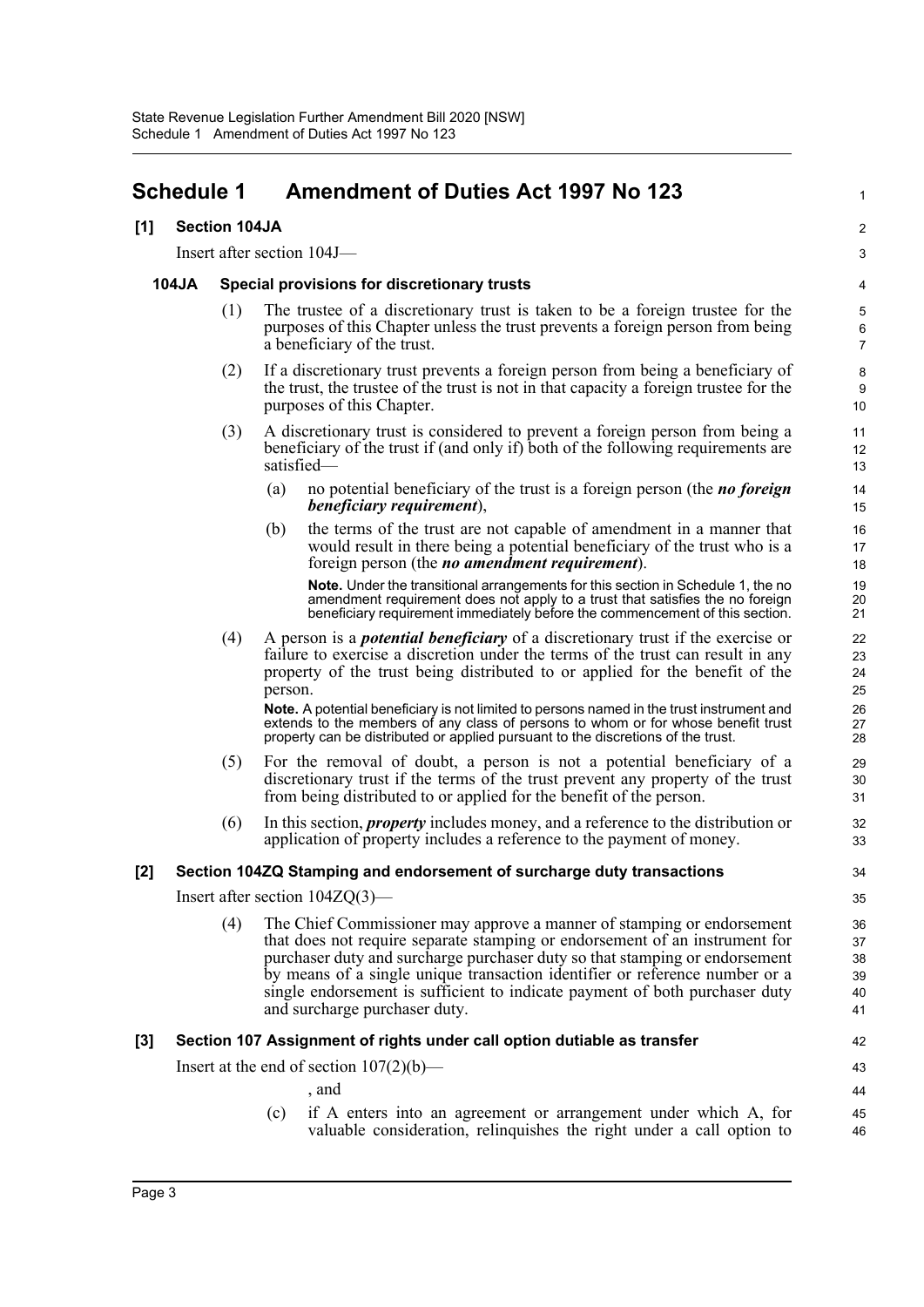|     |      |                     |     | require B to sell dutiable property and B agrees to sell the dutiable<br>property to a third person $(C)$ , A is to be treated as having assigned that<br>right under the call option so that the option is exerciseable by C.                                                                   | $\mathbf{1}$<br>2<br>3 |
|-----|------|---------------------|-----|--------------------------------------------------------------------------------------------------------------------------------------------------------------------------------------------------------------------------------------------------------------------------------------------------|------------------------|
| [4] |      |                     |     | Section 146 Meaning of "landholder"                                                                                                                                                                                                                                                              | 4                      |
|     |      |                     |     | Omit "a threshold value" from section 146(1). Insert instead "an unencumbered value".                                                                                                                                                                                                            | 5                      |
| [5] |      |                     |     | Section 146A Threshold value of land holdings                                                                                                                                                                                                                                                    | 6                      |
|     |      | Omit the section.   |     |                                                                                                                                                                                                                                                                                                  | $\overline{7}$         |
| [6] |      | <b>Section 147A</b> |     |                                                                                                                                                                                                                                                                                                  | 8                      |
|     |      |                     |     | Insert after section 147-                                                                                                                                                                                                                                                                        | 9                      |
|     | 147A |                     |     | What does "land" include?                                                                                                                                                                                                                                                                        | 10                     |
|     |      | (1)                 |     | For the purposes of this Chapter, <i>land</i> includes anything fixed to the land,<br>whether or not the thing—                                                                                                                                                                                  | 11<br>12               |
|     |      |                     | (a) | constitutes a fixture at law, or                                                                                                                                                                                                                                                                 | 13                     |
|     |      |                     | (b) | is owned separately from the land, or                                                                                                                                                                                                                                                            | 14                     |
|     |      |                     | (c) | is notionally severed or considered to be legally separate from the land<br>as a result of the operation of any other Act or law.                                                                                                                                                                | 15<br>16               |
|     |      | (2)                 |     | Land does not include anything excluded under section 163K from the<br>definition of goods in this Chapter.                                                                                                                                                                                      | 17<br>18               |
|     |      | (3)                 |     | The Chief Commissioner may determine that land does not include a thing<br>fixed to land if-                                                                                                                                                                                                     | 19<br>20               |
|     |      |                     | (a) | the thing is owned by a person who is not the person who owns the land<br>or an associated person of the person who owns the land, and                                                                                                                                                           | 21<br>22               |
|     |      |                     | (b) | the thing is not used in connection with the use of the land.                                                                                                                                                                                                                                    | 23                     |
|     |      | (4)                 |     | For the removal of doubt, anything that is land because of this section is not<br>goods for the purposes of section 163G (Significant holdings in goods).                                                                                                                                        | 24<br>25               |
| [7] |      | <b>Section 154</b>  |     |                                                                                                                                                                                                                                                                                                  | 26                     |
|     |      |                     |     | Omit the section. Insert instead—                                                                                                                                                                                                                                                                | 27                     |
|     | 154  |                     |     | Who is liable to pay the duty?                                                                                                                                                                                                                                                                   | 28                     |
|     |      | (1)                 |     | The following persons are jointly and severally liable to pay duty chargeable<br>under this Part-                                                                                                                                                                                                | 29<br>30               |
|     |      |                     | (a) | the person who makes the relevant acquisition,                                                                                                                                                                                                                                                   | 31                     |
|     |      |                     | (b) | the landholder or, if the landholder is a unit trust scheme, the trustee of<br>the landholder,                                                                                                                                                                                                   | 32<br>33               |
|     |      |                     | (c) | if the relevant acquisition results from an aggregation of the interests of<br>the person referred to in paragraph (a) and other persons—each of those<br>other persons.                                                                                                                         | 34<br>35<br>36         |
|     |      | (2)                 |     | A person who pays an amount of duty chargeable under this Part is entitled to<br>recover as a debt the amount paid (together with any penalty or interest paid<br>by the person in respect of that duty) from another person who is jointly and<br>severally liable to pay the duty, as follows— | 37<br>38<br>39<br>40   |
|     |      |                     | (a) | the landholder or trustee of the landholder is entitled to recover from a<br>person referred to in subsection $(1)(a)$ or $(c)$ ,                                                                                                                                                                | 41<br>42               |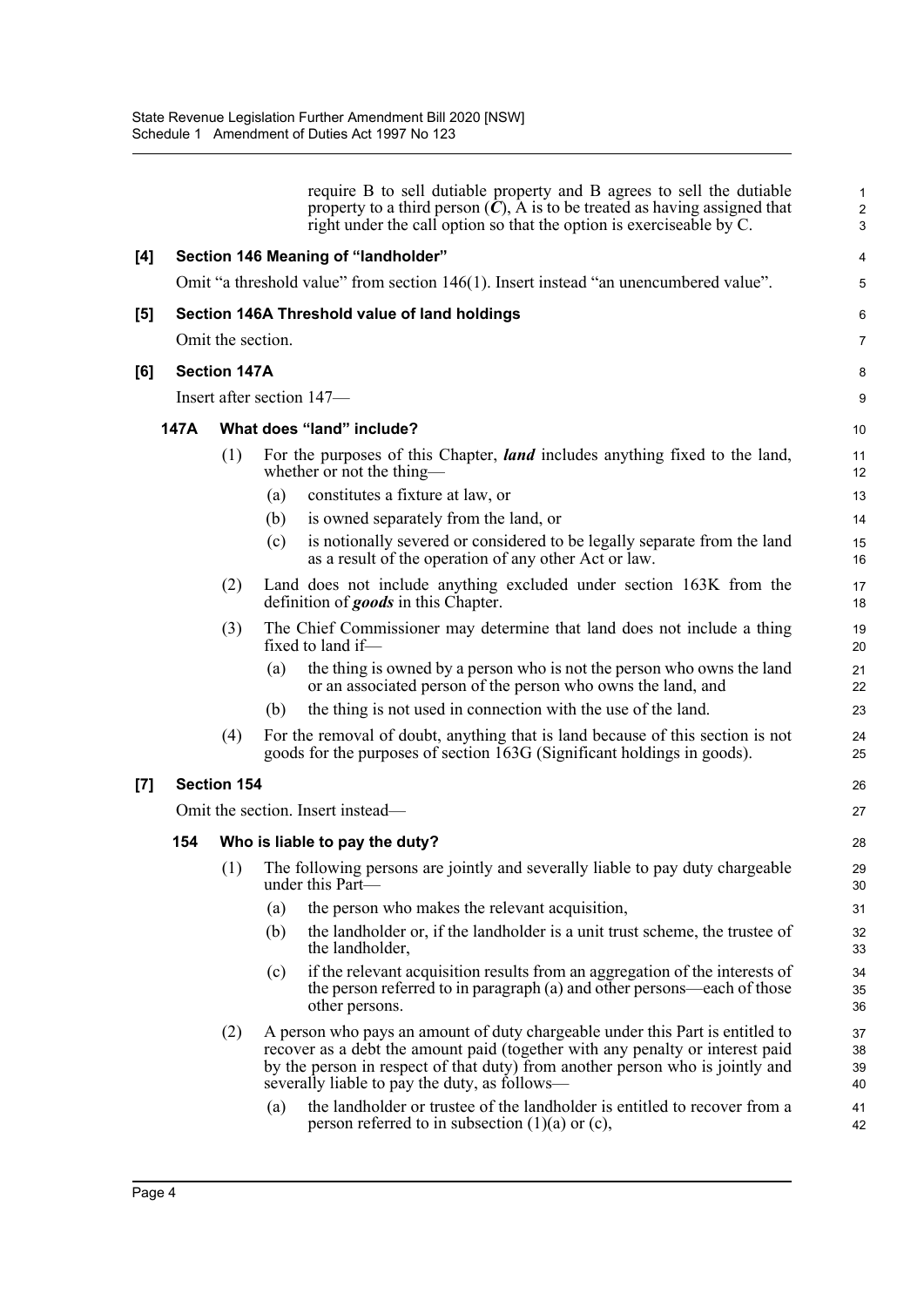|     |      | (b)<br>the person who makes the relevant acquisition is entitled to recover<br>from the other persons referred to in subsection $(1)(c)$ (but not from the<br>landholder or trustee of the landholder) with recovery from each of<br>those other persons limited to an amount that is proportionate to the<br>interest of the other person,     | 1<br>$\overline{c}$<br>$\ensuremath{\mathsf{3}}$<br>$\pmb{4}$<br>5 |
|-----|------|-------------------------------------------------------------------------------------------------------------------------------------------------------------------------------------------------------------------------------------------------------------------------------------------------------------------------------------------------|--------------------------------------------------------------------|
|     |      | a person referred to in subsection $(1)(c)$ is not entitled to recover.<br>(c)                                                                                                                                                                                                                                                                  | 6                                                                  |
|     | (3)  | Any liability of a landholder, or the trustee of a landholder, to pay duty<br>chargeable under this Part (together with any interest or penalty tax payable)<br>is a charge on the land holdings of the landholder or trustee.                                                                                                                  | $\overline{7}$<br>8<br>9                                           |
|     | (4)  | A charge created by this section gives the Chief Commissioner an interest in<br>the land and, accordingly, the Chief Commissioner may lodge a caveat in<br>respect of the land under the <i>Real Property Act 1900</i> to protect that interest.                                                                                                | 10<br>11<br>12                                                     |
|     | (5)  | A caveat must be withdrawn when the amount of the duty for which the<br>landholder or trustee is liable (together with any interest or penalty tax<br>payable) has been paid.                                                                                                                                                                   | 13<br>14<br>15                                                     |
|     | (6)  | Section 45(3) of the <i>Taxation Administration Act 1996</i> (which relates to rights<br>of contribution or indemnity between persons who are jointly and severally<br>liable for duty) does not apply to joint and several liability under this section.                                                                                       | 16<br>17<br>18                                                     |
| [8] |      | Schedule 1 Savings, transitional and other provisions                                                                                                                                                                                                                                                                                           | 19                                                                 |
|     |      | Insert at the end of the Schedule, with appropriate Part and clause numbering-                                                                                                                                                                                                                                                                  | 20                                                                 |
|     | Part | <b>Provisions consequent on enactment of State</b><br><b>Revenue Legislation Further Amendment Act 2020</b>                                                                                                                                                                                                                                     | 21<br>22                                                           |
|     |      | <b>Definition</b>                                                                                                                                                                                                                                                                                                                               | 23                                                                 |
|     |      | In this Part-                                                                                                                                                                                                                                                                                                                                   | 24                                                                 |
|     |      | <b>amending Act</b> means the State Revenue Legislation Further Amendment Act<br>2020.                                                                                                                                                                                                                                                          | 25<br>26                                                           |
|     |      | Surcharge purchaser duty-discretionary trusts                                                                                                                                                                                                                                                                                                   | 27                                                                 |
|     | (1)  | Section 104JA extends to a surcharge duty transaction that occurred before the<br>commencement of that section.                                                                                                                                                                                                                                 | 28<br>29                                                           |
|     | (2)  | If the trustee of a discretionary trust is liable as a foreign trustee for surcharge<br>purchaser duty on a transfer of dutiable property that occurs before the<br>commencement of section 104JA, or after that commencement but before<br>midnight on 31 December 2020—                                                                       | 30<br>31<br>32<br>33                                               |
|     |      | the trustee is exempt from that duty if the terms of the trust have been<br>(a)<br>amended, before midnight on 31 December 2020 and before the due<br>date for payment of duty, so that the trust prevents a foreign person from<br>being a beneficiary, or                                                                                     | 34<br>35<br>36<br>37                                               |
|     |      | if that duty has been paid, the trustee is entitled to a refund of that duty<br>(b)<br>if the terms of the trust have been amended, before midnight on<br>31 December 2020, so that the trust prevents a foreign person from<br>being a beneficiary.                                                                                            | 38<br>39<br>40<br>41                                               |
|     | (3)  | A trust that satisfies the no foreign beneficiary requirement under<br>section 104JA immediately before the commencement of that section is<br>considered for the purposes of that section to prevent a foreign person from<br>being a beneficiary of the trust (without having to satisfy the no amendment<br>requirement under that section). | 42<br>43<br>44<br>45<br>46                                         |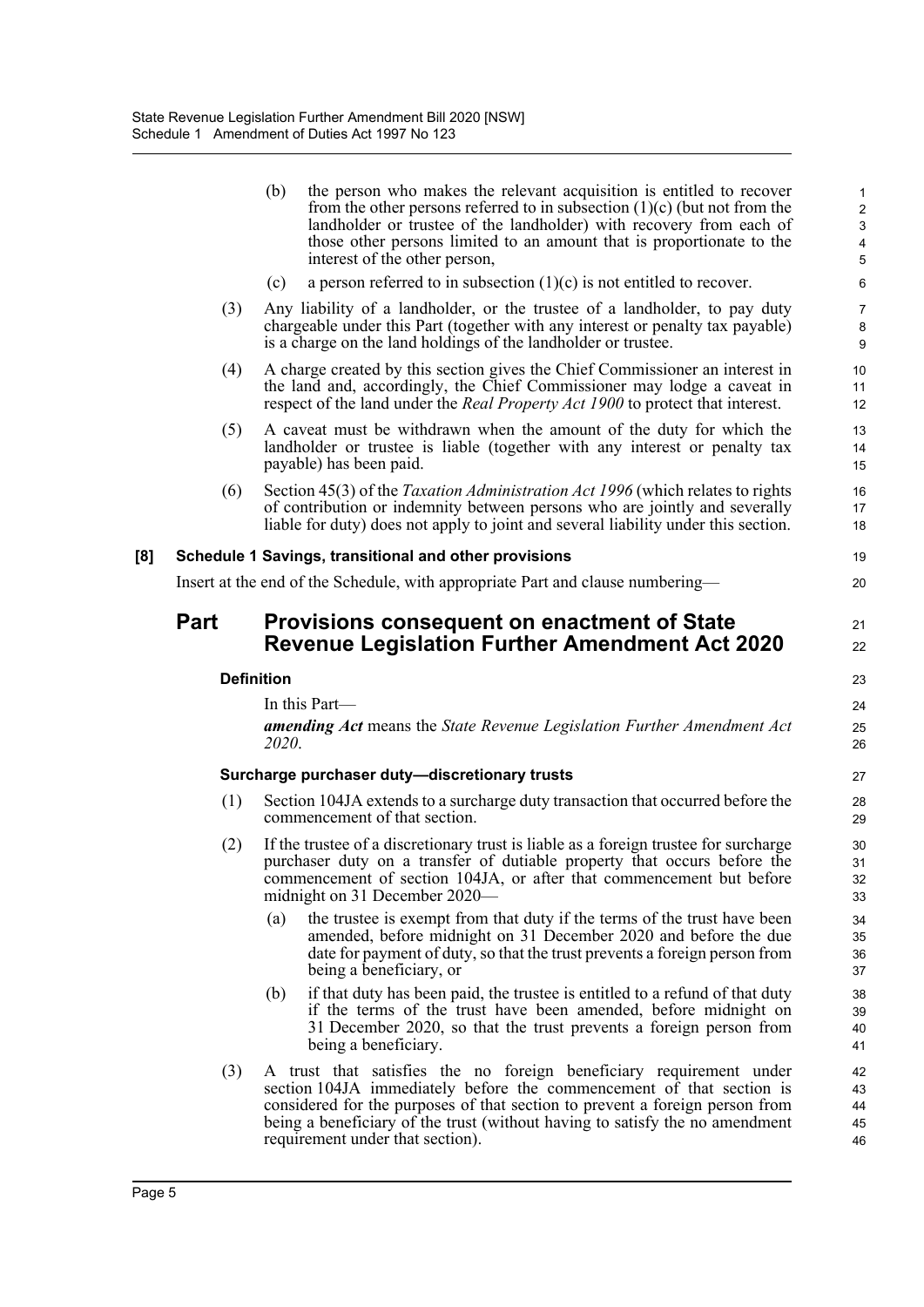- (4) Despite section 104JA, the trustee of an Australian testamentary trust is not in that capacity a foreign trustee for the purposes of Chapter 2A (even if the trust does not prevent a foreign person from being a beneficiary of the trust) if— (a) for a trust arising from a will or codicil—the will or codicil was executed on or before 31 December 2020, or (b) for a trust arising from the administration of an intestate estate—the deceased died before, or within 2 years after, the commencement of that section, or (c) for a trust resulting from an order of a court varying the application of the provisions of a will or codicil or of the rules governing the distribution of an intestate estate—the order was made on or before 31 December 2020. (5) The Chief Commissioner may in a particular case extend the due date for payment of surcharge purchaser duty by a trustee so that the trustee qualifies for exemption from that duty under this clause if the terms of the trust have been amended before midnight on 31 December 2020 (but after the date that would otherwise be the due date for payment) so that the trust prevents a foreign person from being a beneficiary. (6) In this clause— *Australian testamentary trust* means a discretionary trust arising from a will or codicil or the administration of an intestate estate (or as a result of an order of a court varying the application of the provisions of a will or codicil or of the rules governing the distribution of an intestate estate) where the deceased was not a foreign person immediately before his or her death. *due date* for payment of duty means the date that is 3 months after the liability for duty arises. (7) Expressions in this clause have the same meanings as in section 104JA. **Assignment of rights under call option** Section 107(2)(c) does not apply to an agreement or arrangement referred to in that paragraph that is entered into before the commencement of that paragraph. **Acquisition of interests in landholders** The amendments made by the amending Act to Part 1 of Chapter 4 do not apply to a relevant acquisition (within the meaning of that Chapter) made before the commencement of those amendments or made after that commencement pursuant to an agreement entered into before that commencement. **Liability for landholder duty** Section 154 (as substituted by the amending Act) applies to duty chargeable under Chapter 4 on or after the day it is substituted. **First Home Buyers Assistance Scheme** The amendment made by the amending Act to section 78A applies to the following— 1 2 3 4 5 6 7 8 9 10 11 12 13 14 15 16 17 18 19 20 21 22 23  $24$ 25 26 27 28 29 30 31 32 33 34 35 36 37 38 39 40 41 42 43 44
	- (a) agreements for sale or transfer entered into on or after 1 July 2020,
	- (b) transfers that occur on or after 1 July 2020, other than transfers made in conformity with an agreement for sale or transfer entered into before 1 July 2020. 45 46 47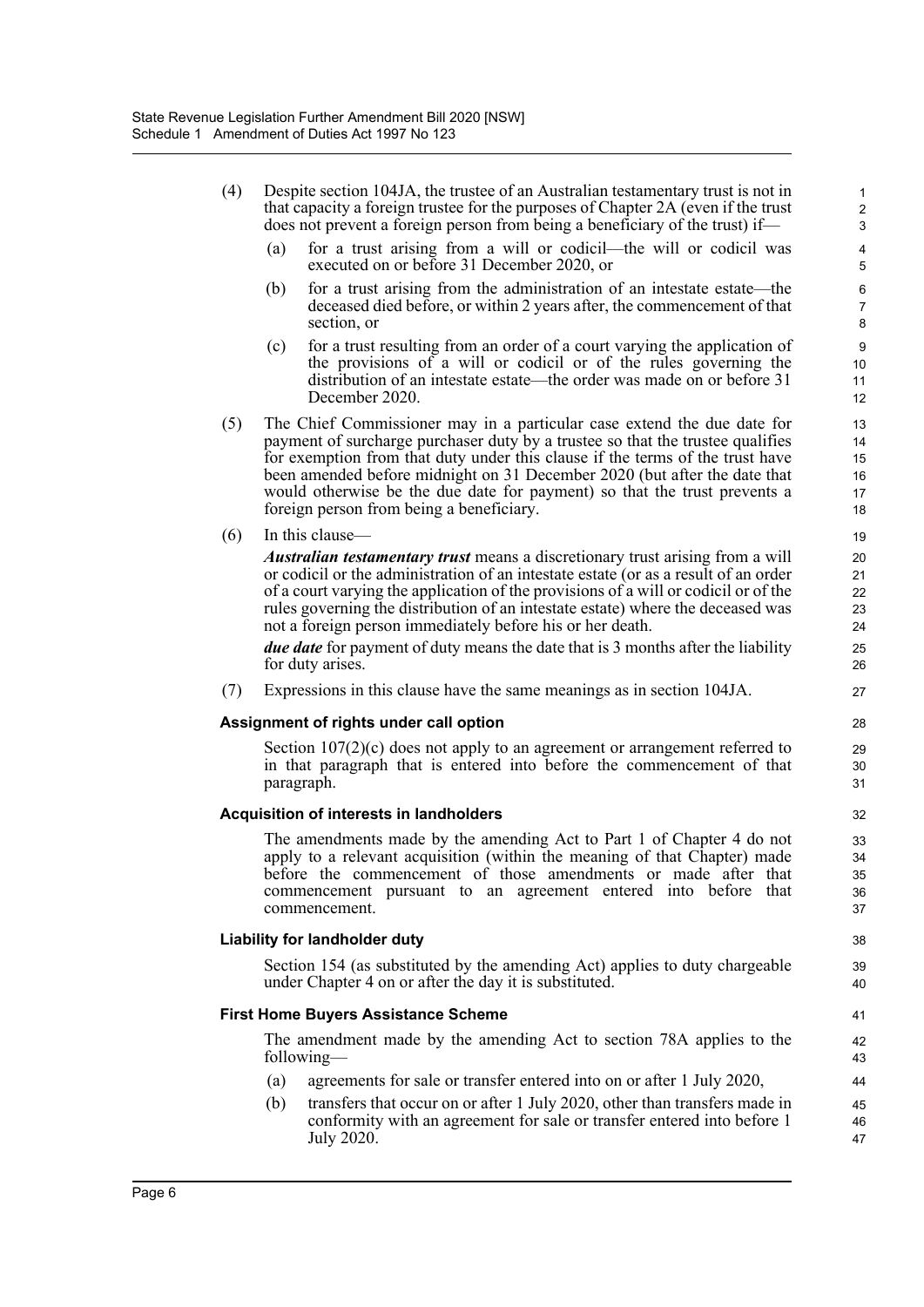## <span id="page-7-0"></span>**Schedule 2 Amendment of Land Tax Act 1956 No 27**

#### **Section 5D**

Insert after section 5C—

#### **5D Surcharge land tax—discretionary trusts**

(1) The trustee of a discretionary trust is taken to be a foreign person in that capacity for the purposes of section 5A if the trust does not prevent a foreign person from being a beneficiary of the trust.

1

 $\overline{2}$ 3

- (2) If a discretionary trust prevents a foreign person from being a beneficiary of the trust, the trustee is not in that capacity a foreign person for the purposes of section 5A.
- (3) A discretionary trust is considered to prevent a foreign person from being a beneficiary of the trust if (and only if) both of the following requirements are satisfied—
	- (a) no potential beneficiary of the trust is a foreign person (the *no foreign beneficiary requirement*),
	- (b) the terms of the trust are not capable of amendment in a manner that would result in there being a potential beneficiary of the trust who is a foreign person (the *no amendment requirement*).

**Note.** Under the transitional arrangements for this section in Schedule 2 to the Principal Act, the no amendment requirement does not apply to a trust that satisfies the no foreign beneficiary requirement immediately before the commencement of this section.

(4) A person is a *potential beneficiary* of a discretionary trust if the exercise or failure to exercise a discretion under the terms of the trust can result in any property of the trust being distributed to or applied for the benefit of the person.

**Note.** A potential beneficiary is not limited to persons named in the trust instrument and extends to the members of any class of persons to whom or for whose benefit trust property can be distributed or applied pursuant to the discretions of the trust.

- (5) For the removal of doubt, a person is not a potential beneficiary of a discretionary trust if the terms of the trust prevent any property of the trust from being distributed to or applied for the benefit of the person.
- (6) In this section, *property* includes money, and a reference to the distribution or application of property includes a reference to the payment of money.
- (7) Chapter 11A (Tax avoidance schemes) of the *Duties Act 1997* applies in respect of the avoidance of surcharge land tax in connection with the operation of this section in the same way as that Chapter applies in respect of the avoidance of duty under that Act, and for that purpose—
	- (a) a reference in that Chapter to duty is to be read as including a reference to surcharge land tax, and
	- (b) a reference in that Chapter to "this Act" is to be read as a reference to the *Land Tax Act 1956* and the *Land Tax Management Act 1956*.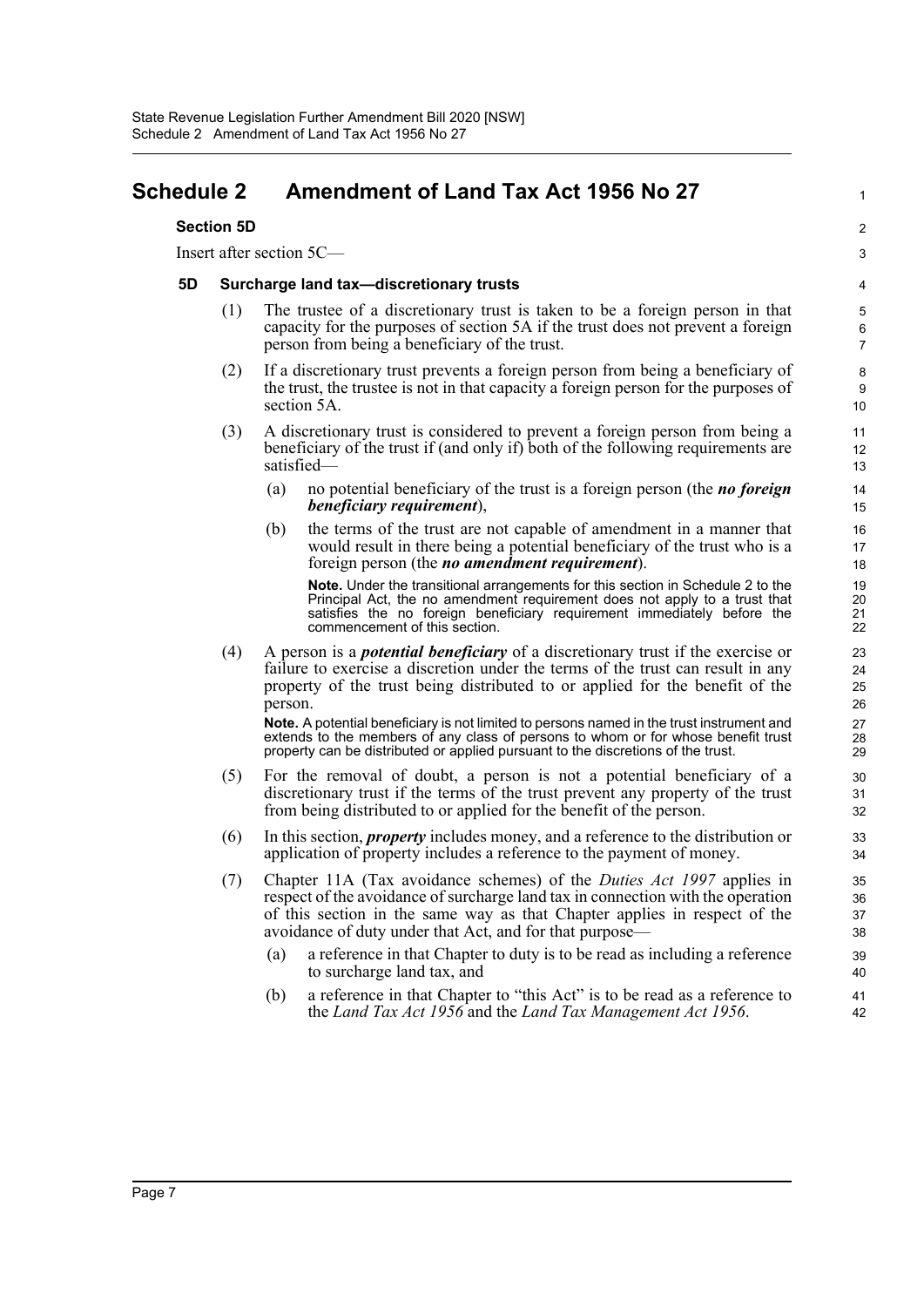## <span id="page-8-0"></span>**Schedule 3 Amendment of Land Tax Management Act 1956 No 26**

#### **Schedule 2 Savings and transitional provisions**

Insert at the end of the Schedule, with appropriate Part and clause numbering—

## **Part Provisions consequent on enactment of State Revenue Legislation Further Amendment Act 2020**

#### **Amendments relating to discretionary trusts**

- (1) Section 5D of the *Land Tax Act 1956* applies to the assessment of land tax liability in respect of the 2017 land tax year and subsequent land tax years.
- (2) If the trustee of a discretionary trust is liable in that capacity as a foreign person for surcharge land tax in respect of the 2017, 2018, 2019 or 2020 land tax year—
	- (a) the trustee is exempt from that land tax if the terms of the trust have been amended, before payment of the land tax is due and before midnight on 31 December 2020, so that the trust prevents a foreign person from being a beneficiary, or

1  $\mathcal{L}$ 

3 4

5 6

- (b) if that land tax has been paid, the trustee is entitled to a refund of that land tax if the terms of the trust have been amended, before midnight on 31 December 2020, so that the trust prevents a foreign person from being a beneficiary.
- (3) A trust that satisfies the no foreign beneficiary requirement under section 5D of the *Land Tax Act 1956* immediately before the commencement of that section is considered for the purposes of that section to prevent a foreign person from being a beneficiary of the trust (without having to satisfy the no amendment requirement under that section).
- (4) Despite section 5D of the *Land Tax Act 1956*, the trustee of an Australian testamentary trust is not in that capacity a foreign person for the purposes of the application of section 5A of that Act to residential land owned by a foreign person if—
	- (a) liability for land tax is required (under clause 9 of Schedule 1A to this Act) to be assessed as if the deceased had not died and had continued to use and occupy the land as his or her principal place of residence, or
	- (b) any of the following apply (even if the trust does not prevent a foreign person from being a beneficiary of the trust)—
		- (i) for a trust arising from a will or codicil—the will or codicil was executed on or before 31 December 2020,
		- (ii) for a trust arising from the administration of an intestate estate the deceased died before, or within 2 years after, the commencement of section 5D of the *Land Tax Act 1956*,
		- (iii) for a trust resulting from an order of a court varying the application of the provisions of a will or codicil or of the rules governing the distribution of an intestate estate—the order was made on or before 31 December 2020.
- (5) The Chief Commissioner may in a particular case extend the date by which payment of surcharge land tax by a trustee is due so that the trustee qualifies for exemption from that surcharge land tax under this clause if the terms of the trust have been amended before midnight on 31 December 2020 (but after the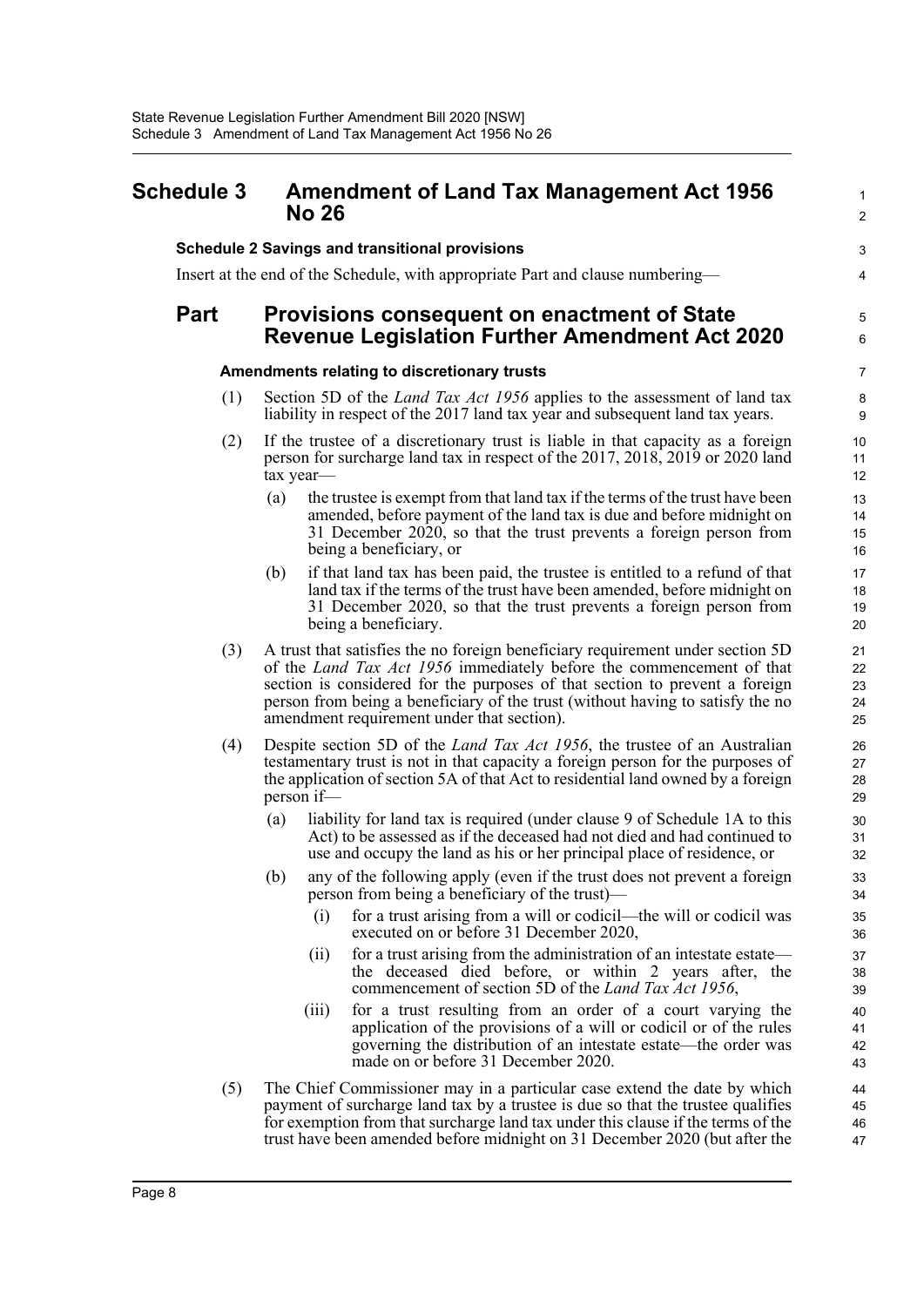date by which payment would otherwise be due) so that the trust prevents a foreign person from being a beneficiary.

1 2

10

| (6) | In this clause—                                                                       | 3                       |
|-----|---------------------------------------------------------------------------------------|-------------------------|
|     | <i>Australian testamentary trust</i> means a discretionary trust arising from a will  | $\overline{\mathbf{A}}$ |
|     | or codicil or the administration of an intestate estate (or as a result of an order   | 5                       |
|     | of a court varying the application of the provisions of a will or codicil or of the   | 6                       |
|     | rules governing the distribution of an intestate estate) where the deceased was       | 7                       |
|     | not a foreign person immediately before his or her death.                             | 8                       |
|     | Expressions in this clause have the same meanings as in section 5D of the <i>Land</i> | 9                       |
|     | Tax Act 1956.                                                                         | 10                      |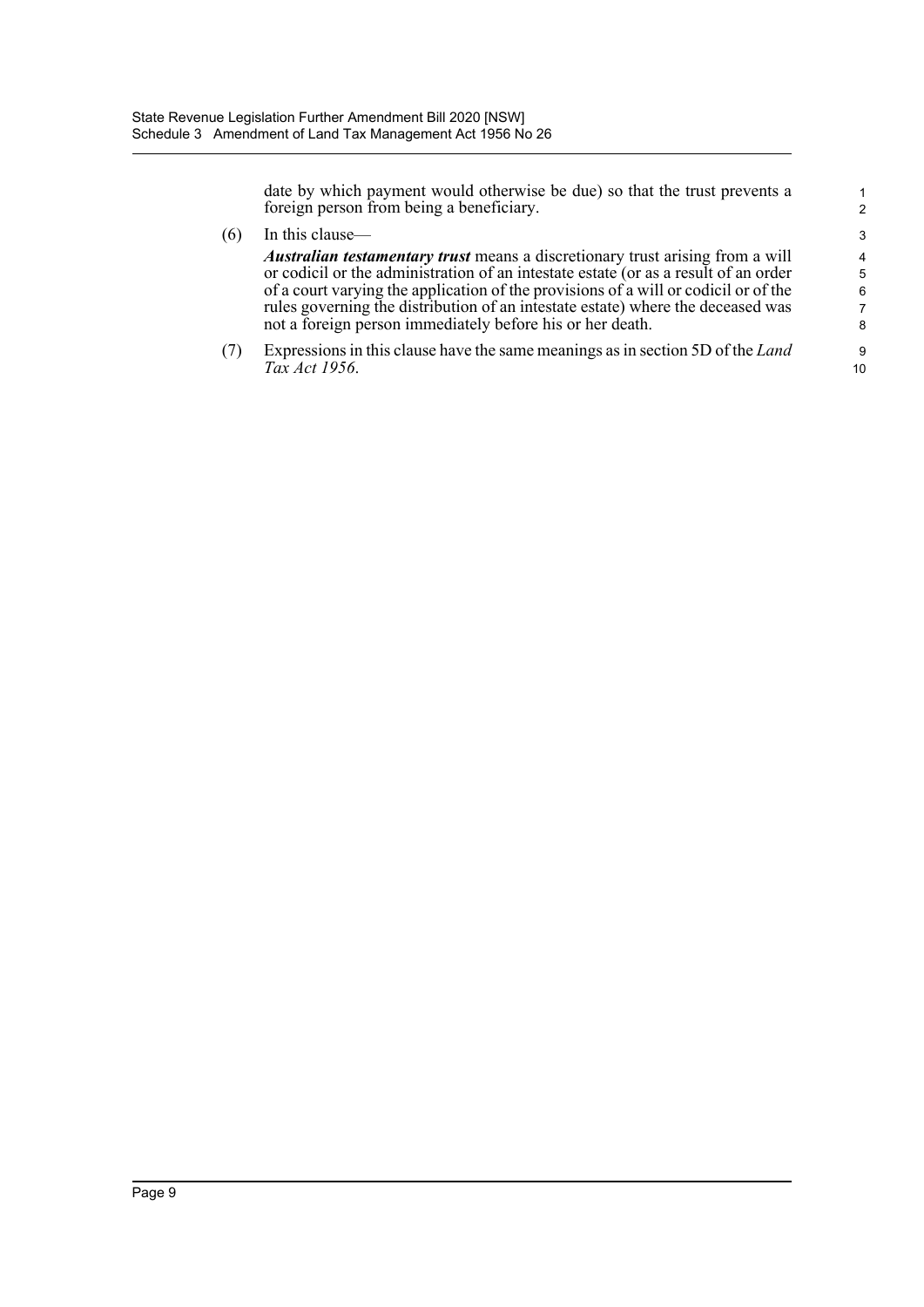## <span id="page-10-0"></span>**Schedule 4 Amendments relating to indexation**

## **4.1 Aboriginal Land Rights Regulation 2014**

#### **[1] Clauses 110 and 111**

Omit the clauses. Insert instead—

#### **110 Amount of community development levy**

For the purposes of section 42T of the Act, the prescribed percentage of the duty that would be chargeable under the *Duties Act 1997* for a dutiable transaction to which a threshold range specified in Column 1 of the table to this clause applies is the percentage specified for that threshold range in Column 2.

1

 $\mathfrak{D}$ 

22

| Column 1               | Column 2                             |
|------------------------|--------------------------------------|
| <b>Threshold range</b> | Amount of community development levy |
| 4 or 5                 | 100% of amount of duty               |
| 6                      | 150% of amount of duty               |

**Note.** See Part 3 of Chapter 2 of the *Duties Act 1997*, which contains the threshold ranges of dutiable value used to calculate the amount of duty chargeable under that Part on a dutiable transaction.

#### **111 Transactions to which community development levy does not apply**

The community development levy does not apply to a dutiable transaction if the dutiable value of the land concerned is the minimum threshold amount specified for threshold range 4, or less.

**Note.** See Part 3 of Chapter 2 of the *Duties Act 1997*, which contains the threshold ranges of dutiable value used to calculate the amount of duty chargeable under that Part on a dutiable transaction.

# **[2] Schedule 6 Community development levy payable in respect of dutiable transactions**

Omit the Schedule.

### **4.2 Duties Act 1997 No 123**

#### **Section 78A Duty payable if application approved**

Omit section 78A(2). Insert instead—

(2) If an application concerning an eligible agreement or transfer is approved in respect of property that has a private dwelling built on it and subsection (1) does not apply to the agreement or transfer, the rate of duty chargeable in respect of the agreement or transfer is to be calculated in accordance with the following formula—

$$
N - \left(\frac{\$800,000 - V}{\$150,000} \times D\right)
$$

where—

*N* is the amount of duty (calculated in accordance with section 32) that would otherwise be payable in respect of the agreement or transfer.

*V* is the dutiable value of the dutiable property that is the subject of the agreement or transfer.